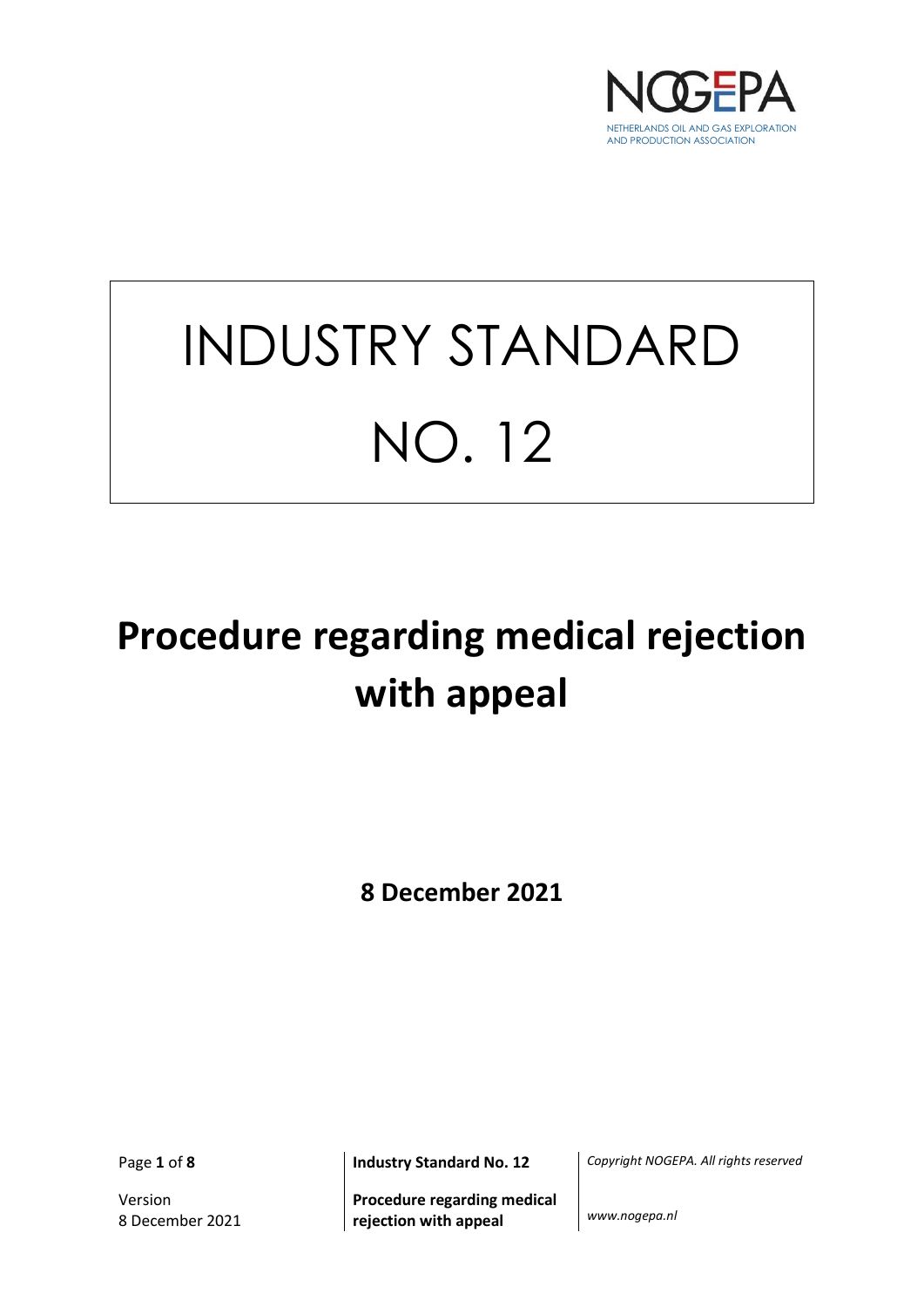

# Index<sup>1</sup>

Version 8 December 2021

Page **2** of **8 Industry Standard No. 12** *Copyright NOGEPA. All rights reserved*

**Procedure regarding medical rejection with appeal** *www.nogepa.nl*

 $<sup>1</sup>$  The "Important Nomenclature used in this Standard" included in the format for Standards has been removed</sup> in this Standard since the terminology is not used in this Standard. This Standard is a Dutch Edition.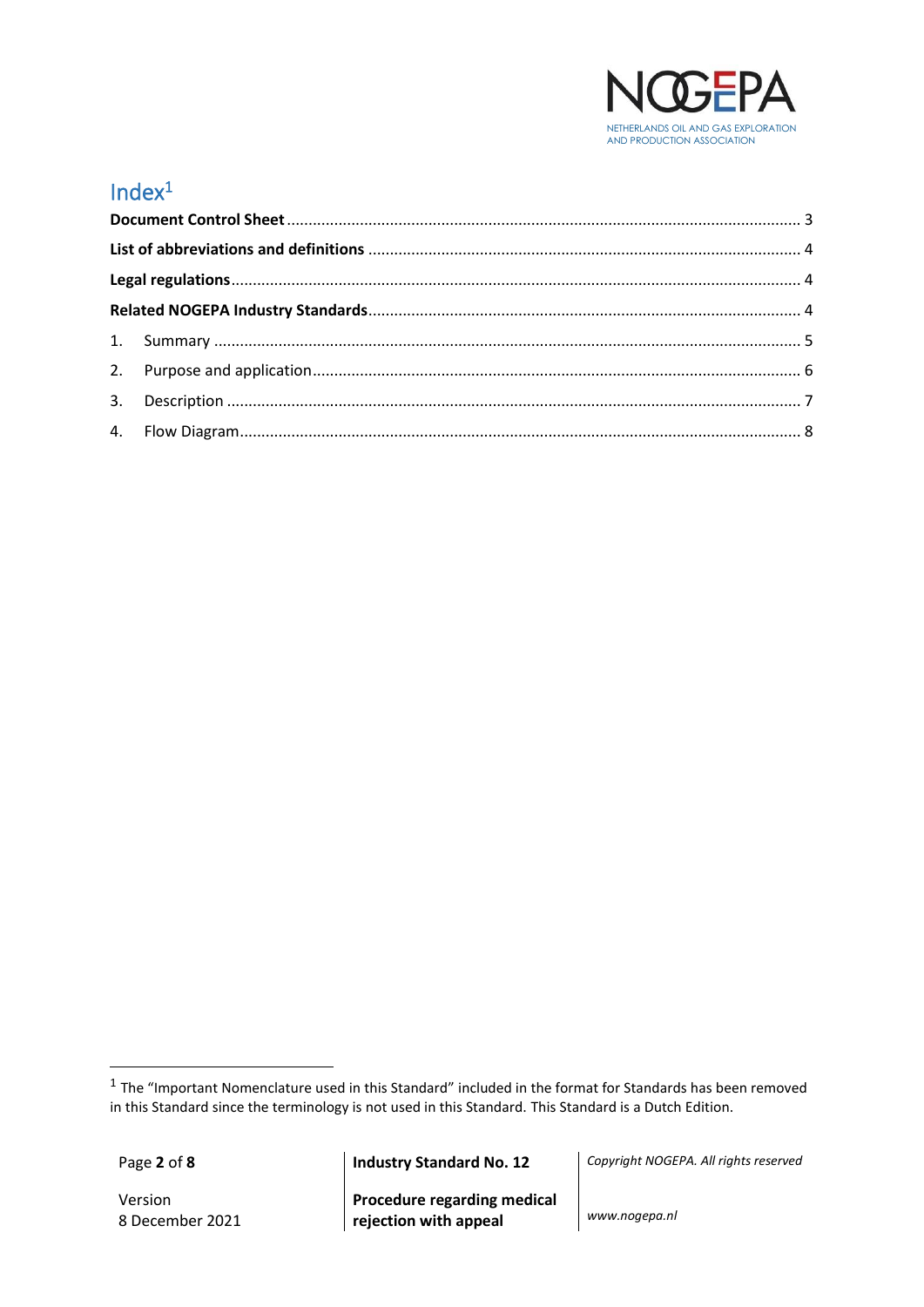

# <span id="page-2-0"></span>**Document Control Sheet**

| <b>Control Sheet</b>   |                                                   |  |
|------------------------|---------------------------------------------------|--|
| Responsible Committee  | <b>HSECOM</b>                                     |  |
| Title Document (UK)    | Procedure regarding medical rejection with appeal |  |
| Type Document (UK)     | <b>Industry Standard</b>                          |  |
| <b>Control Number:</b> | 12                                                |  |
| <b>Control Status:</b> | Controlled / Uncontrolled when printed            |  |
| <b>Issue Status</b>    |                                                   |  |

| Document update timeframe |                |                  |
|---------------------------|----------------|------------------|
| $\mathsf{C1}$ - 12 Months | C2 - 24 Months | ิ 23 – 36 Months |

| <b>Endorsed by</b>           |             |                 |  |
|------------------------------|-------------|-----------------|--|
| Health, Safety & Environment | Name:       | E. Dorenbos     |  |
| Committee                    | Date:       |                 |  |
|                              | <b>Name</b> | S. Tates        |  |
| Legal Committee              | Date:       |                 |  |
|                              | Name        | <b>B.</b> Smits |  |
| <b>Operations Committee</b>  | Date:       |                 |  |
| <b>Approved by</b>           |             |                 |  |
| <b>Executive Committee</b>   | Name        |                 |  |
|                              | Date:       |                 |  |

| <b>Revision History</b> |            |                                                                              |           |                 |           |
|-------------------------|------------|------------------------------------------------------------------------------|-----------|-----------------|-----------|
| Rev                     | Date       | Description                                                                  | Author    | Reviewed        | Approved  |
| 0                       | 29-06-2017 | $1st$ Issue – This standard is a<br>conversion of the old<br>Guideline No. 8 | MP        | GJW             | <b>FW</b> |
|                         | 08-12-2021 | Regular review &<br>translation Dutch- English                               | <b>MP</b> | MO/HSECOM/SD/WB | MS        |
|                         |            |                                                                              |           |                 |           |

This document will be controlled in accordance with the NOGEPA Industry Standard No. 80 on Standards and Document Control.

Page **3** of **8 Industry Standard No. 12** *Copyright NOGEPA. All rights reserved*

**Procedure regarding medical rejection with appeal** *www.nogepa.nl*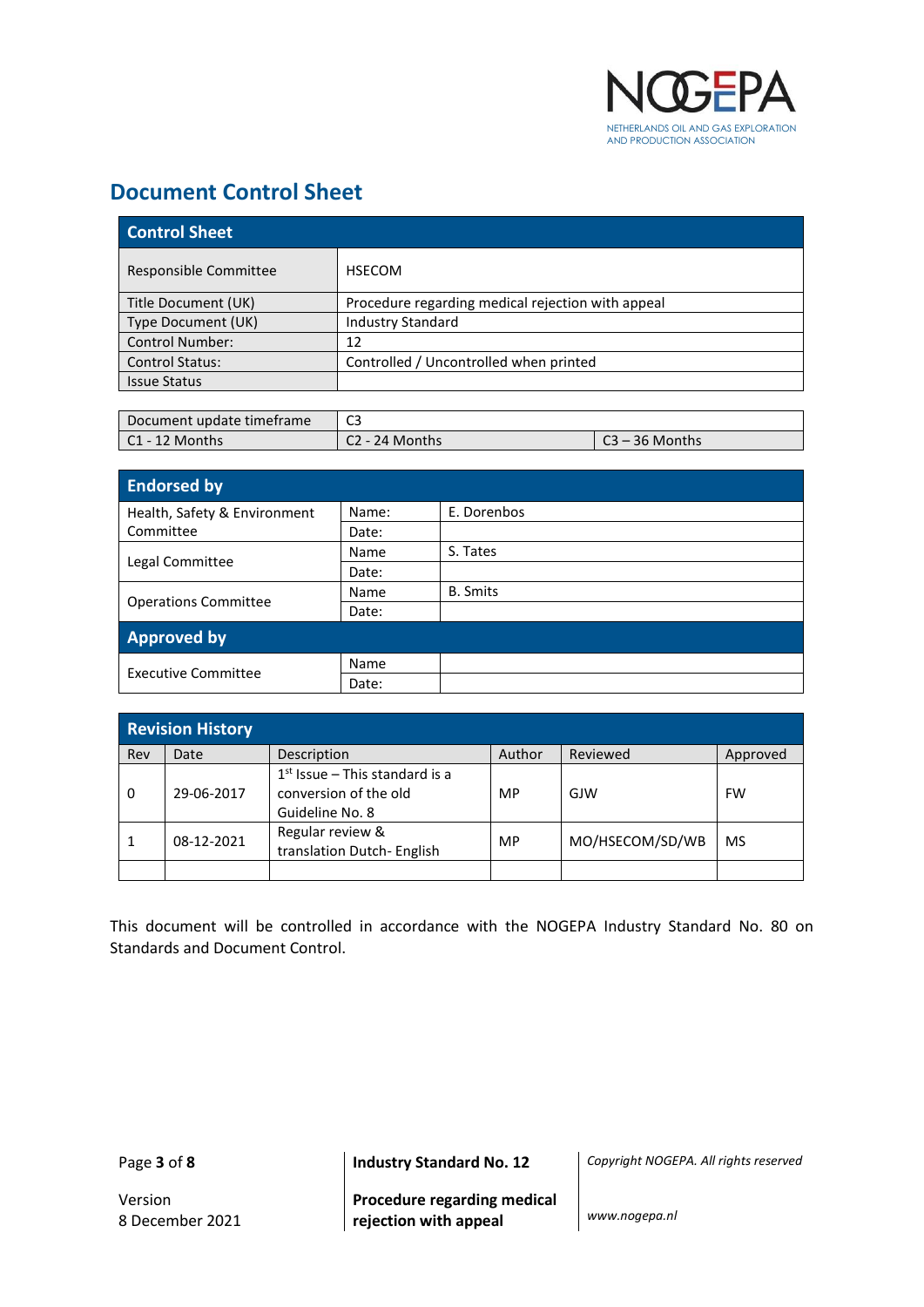

# <span id="page-3-0"></span>**List of abbreviations and definitions**

| Examining physician       | Doctor registered by NOGEPA who is on the NOGEPA examining<br>physician list (see www.nogepa.nl) and who performs the medical<br>examinations in accordance with the NOGEPA medical guidelines |
|---------------------------|------------------------------------------------------------------------------------------------------------------------------------------------------------------------------------------------|
| NOGEPA medical<br>advisor | The NOGEPA medical advisor                                                                                                                                                                     |
| Company doctors           | The medical advisors of the NOGEPA members, who are doctors, and<br>perform regular offshore medical examinations of the employees of oil<br>and gas companies                                 |
| <b>PSL</b>                | Personal Safety Logbook                                                                                                                                                                        |
| Topside doctor            | The offshore medical support doctors appointed by the NOGEPA<br>members. Also known as backup doctors.                                                                                         |
| Vantage                   | Software system with which passengers on offshore flights are booked<br>and, for example, the POB (persons on board) is registered on offshore<br>installations                                |

# <span id="page-3-1"></span>**Legal regulations**

# <span id="page-3-2"></span>**Related NOGEPA Industry Standards**

| Standard 11 | Offshore medical examination |  |
|-------------|------------------------------|--|
|             |                              |  |

Page **4** of **8 Industry Standard No. 12** *Copyright NOGEPA. All rights reserved*

**Procedure regarding medical rejection with appeal** *www.nogepa.nl*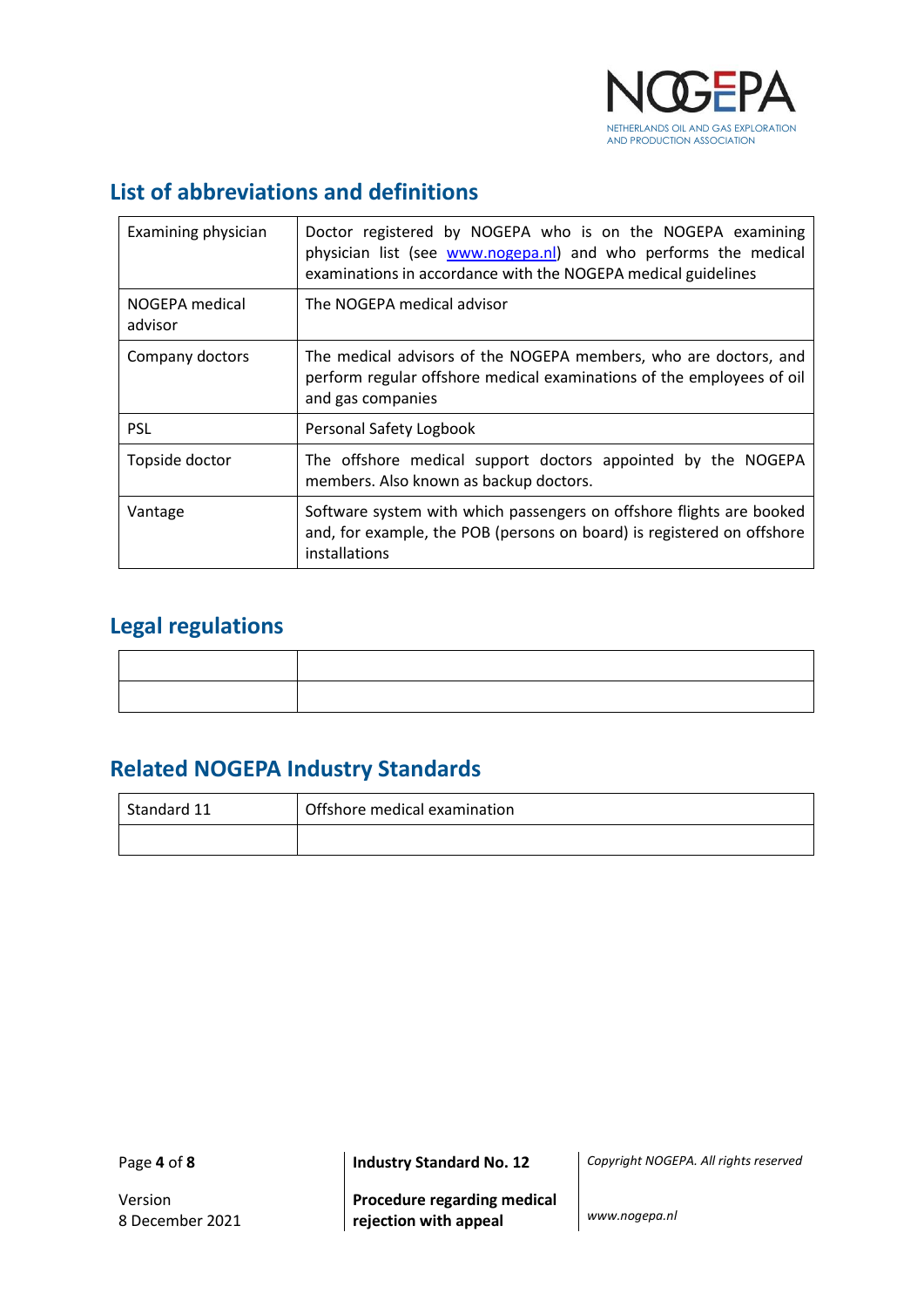

#### <span id="page-4-0"></span>**1. Summary**

At least once every two years, persons working offshore must be examined to determine whether they are medically fit to work offshore.

The outcome of this medical assessment may be "not medically fit for working offshore". The person in question is then no longer allowed to work offshore. If he or she does not agree with this outcome, he or she can appeal against it. This concerns a NOGEPA procedure (so not an appeal within the scope of the General Administrative Law Act). This appeal results in a reexamination by the NOGEPA medical advisor.

This standard describes the procedure that comes into effect after a person appeals against the examining physician's decision to qualify that person as "not medically fit to work on an offshore location".

Version 8 December 2021

**Procedure regarding medical rejection with appeal** *www.nogepa.nl*

Page **5** of **8 Industry Standard No. 12** *Copyright NOGEPA. All rights reserved*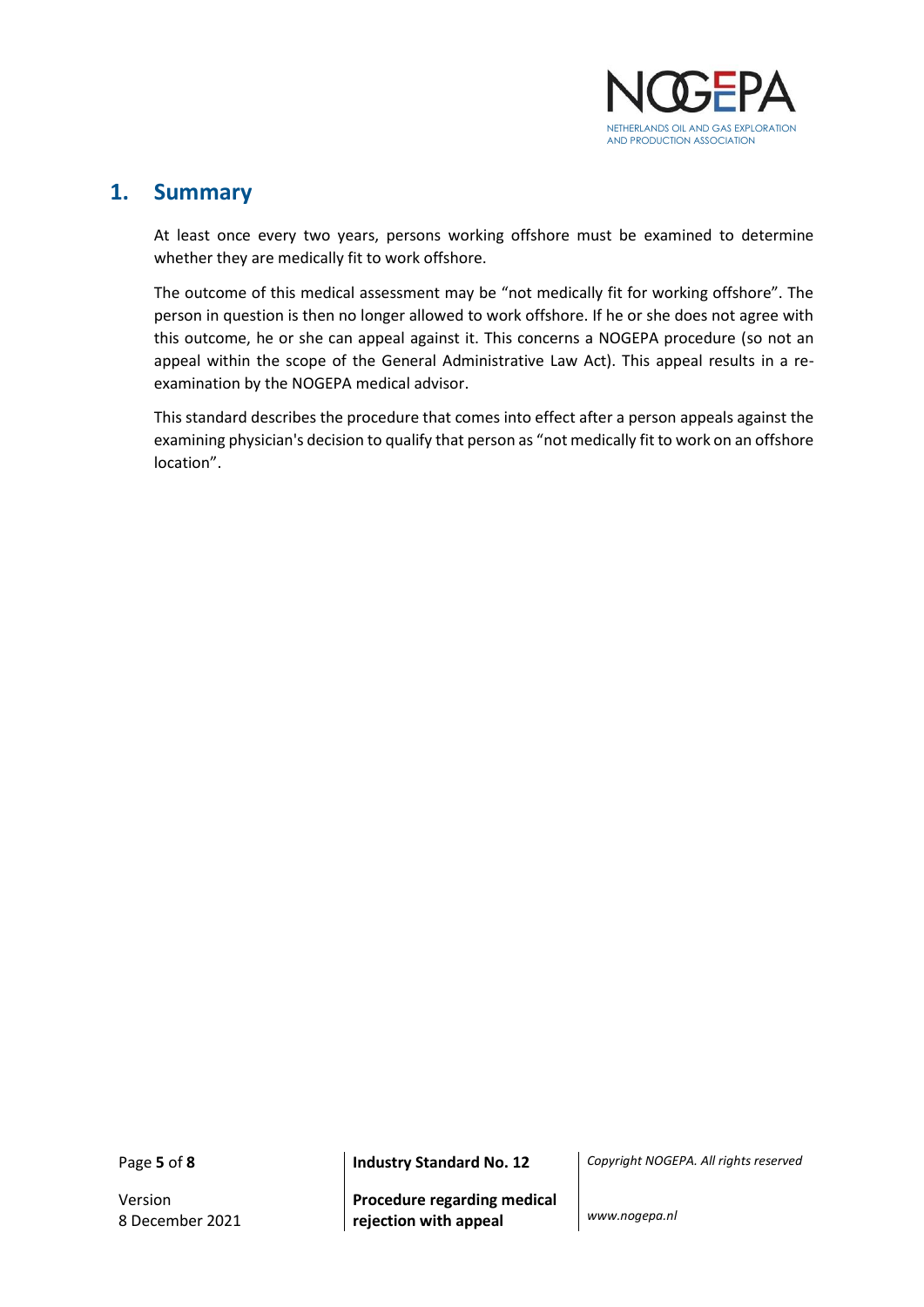

## <span id="page-5-0"></span>**2. Purpose and application**

The purpose of this standard is to describe the procedure that comes into effect after a person appeals<sup>2</sup> against the qualification "not medically fit to work on an offshore location".

This standard applies to all appeals against a NOGEPA offshore medical rejection.

Version 8 December 2021

\_\_\_\_\_\_\_\_\_\_\_\_\_\_\_\_\_\_\_\_\_\_\_\_\_\_\_

**Procedure regarding medical rejection with appeal** *www.nogepa.nl*

Page **6** of **8 Industry Standard No. 12** *Copyright NOGEPA. All rights reserved*

 $^2$  This is not an appeal within the scope of the General Administrative Law Act. An appeal in this standard means that a person who does not agree with the result of the medical examination, can dispute the examination result (based on his or her opinion) and ask for a new examination. It concerns a NOGEPA procedure.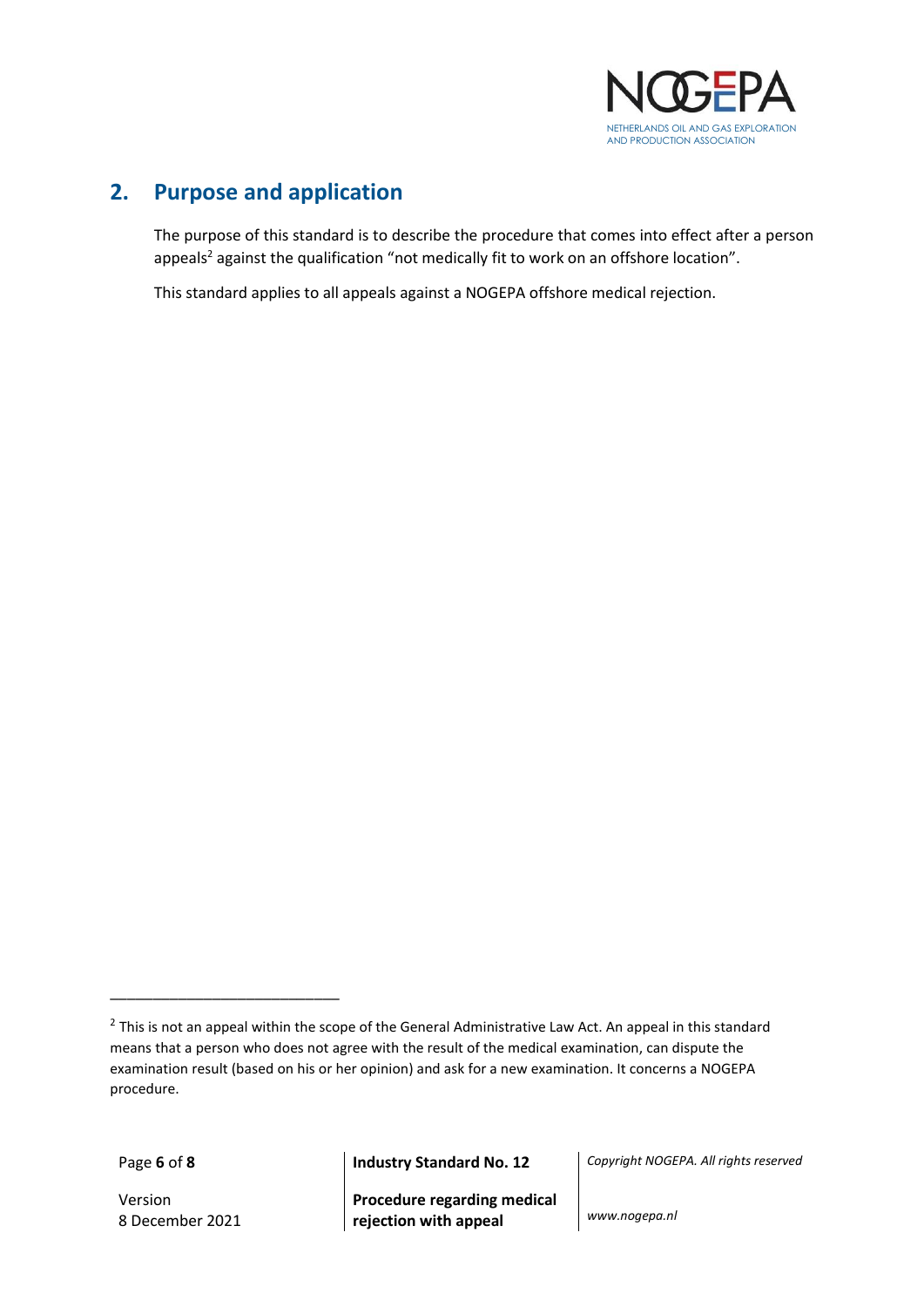

#### <span id="page-6-0"></span>**3. Description**

At least once every two years, persons working offshore must be examined to determine whether they are medically fit to work offshore.

The outcome of this medical examination is registered in the PSL. In addition to registering in the PSL (Personal Safety Logbook), the NOGEPA Health, Safety & Environment Committee has opted for the electronic registration of valid offshore medical examinations in Vantage<sup>3</sup> or a similar system. This system indicates in a timely manner when the offshore medical examination is due to expire and the person concerned must be re-examined.

If such a (re) examination shows that the person is not considered fit for working on an offshore installation at that time, the person can appeal against this decision.

A re-examination will then be conducted by the NOGEPA medical advisor. A peer review will take place with one of the Topside doctors, whereby other medical experts (i.e. the company doctor) can be consulted during the process in order to reach the correct decision. The person signs an authorization form giving the NOGEPA medical advisor permission to exchange medical data with, for example, the company doctor, Topside doctor and/or (treating) medical specialist in order to come to an overall assessment. The NOGEPA medical advisor will formulate specific questions for this in the authorization.

If the person who, as a result of the appeal, is once again considered unfit after re-examination (and has since recovered from the condition for which he or she has been rejected), they will always have the right and the option to request another offshore examination after a period of time.

Version 8 December 2021

\_\_\_\_\_\_\_\_\_\_\_\_\_\_\_\_\_\_\_\_\_\_\_\_\_\_\_

**Procedure regarding medical rejection with appeal** *www.nogepa.nl*

Page **7** of **8 Industry Standard No. 12** *Copyright NOGEPA. All rights reserved*

<sup>&</sup>lt;sup>3</sup> Many examining physicians do not have access to Vantage. The (re) registration of the validity of the offshore inspection then takes place via the own organization of the person concerned or via the handling organization at the airport.